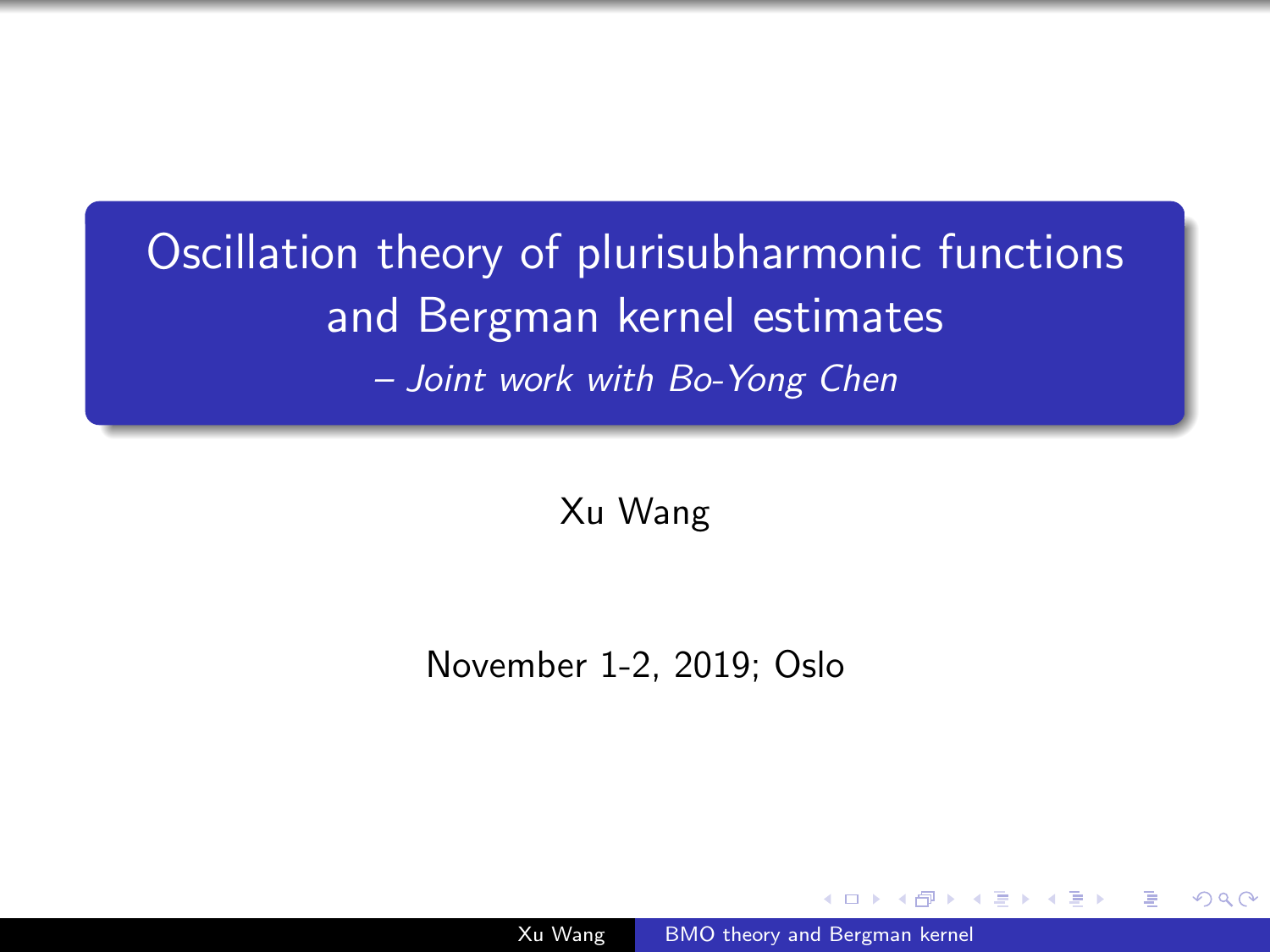## Background

A nice application of the Chebyshev polynomial is the following

Theorem (Remez inequality)

Let p be a degree d polynomial on  $\mathbb{R}$ . Then

$$
\sup_I |p| \leq c_d \cdot \sup_E |p|,
$$

I: interval,  $E ⊂ I$ : measurable. The sharp constant

$$
c_d = T_d \left( 2 \cdot \frac{|I|}{|E|} - 1 \right) \leq \left( 4 \cdot \frac{|I|}{|E|} \right)^d,
$$

where  $T<sub>d</sub>$  is the Chebyshev polynomial

$$
\mathcal{T}_d = \begin{cases} \cos(d \cos^{-1} x) & |x| \le 1, \\ \frac{1}{2} \left( (x + \sqrt{x^2 - 1})^d + (x - \sqrt{x^2 - 1})^d \right) & |x| > 1. \end{cases}
$$

イロメ イ母メ イヨメ イヨメ

B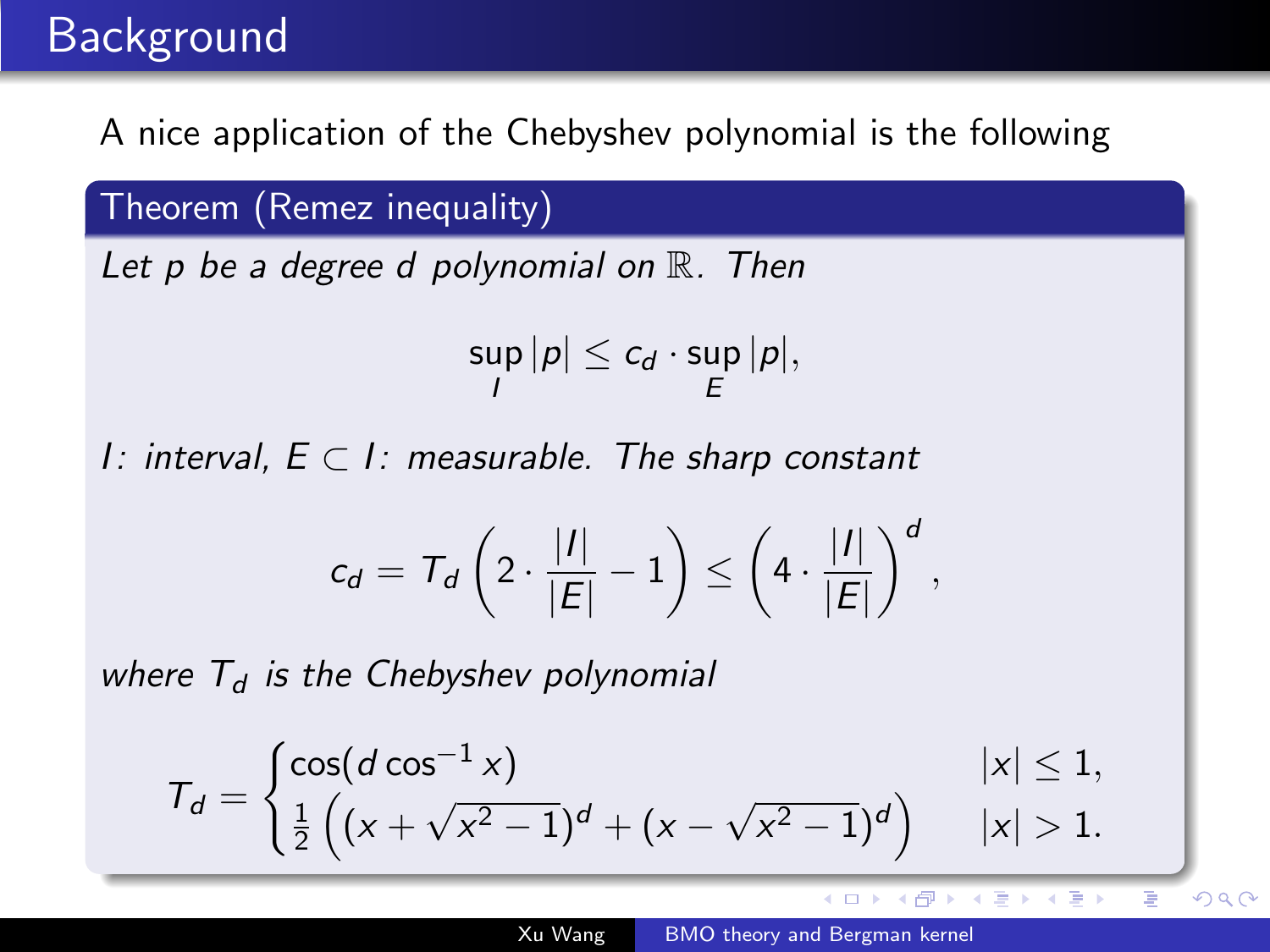### Associated upper oscillation estimate

Let us assume that  $\sup_I |p| = 1$ . Take

$$
E_t = \{|p| \le e^{-t}\}, \quad t \ge 0.
$$

Apply the Remez inequality to  $E_t$ :

$$
1 \leq \left(\frac{4|I|}{|E_t|}\right)^d e^{-t} \Leftrightarrow |E_t| \leq 4e^{-t/d}|I|,
$$

which gives

$$
-\int_I \log |p| = \int_0^\infty |E_t| \, dt \le \int_0^\infty 4e^{-t/d} |I| = 4d|I|.
$$

 $QQ$ 

化重复 化重变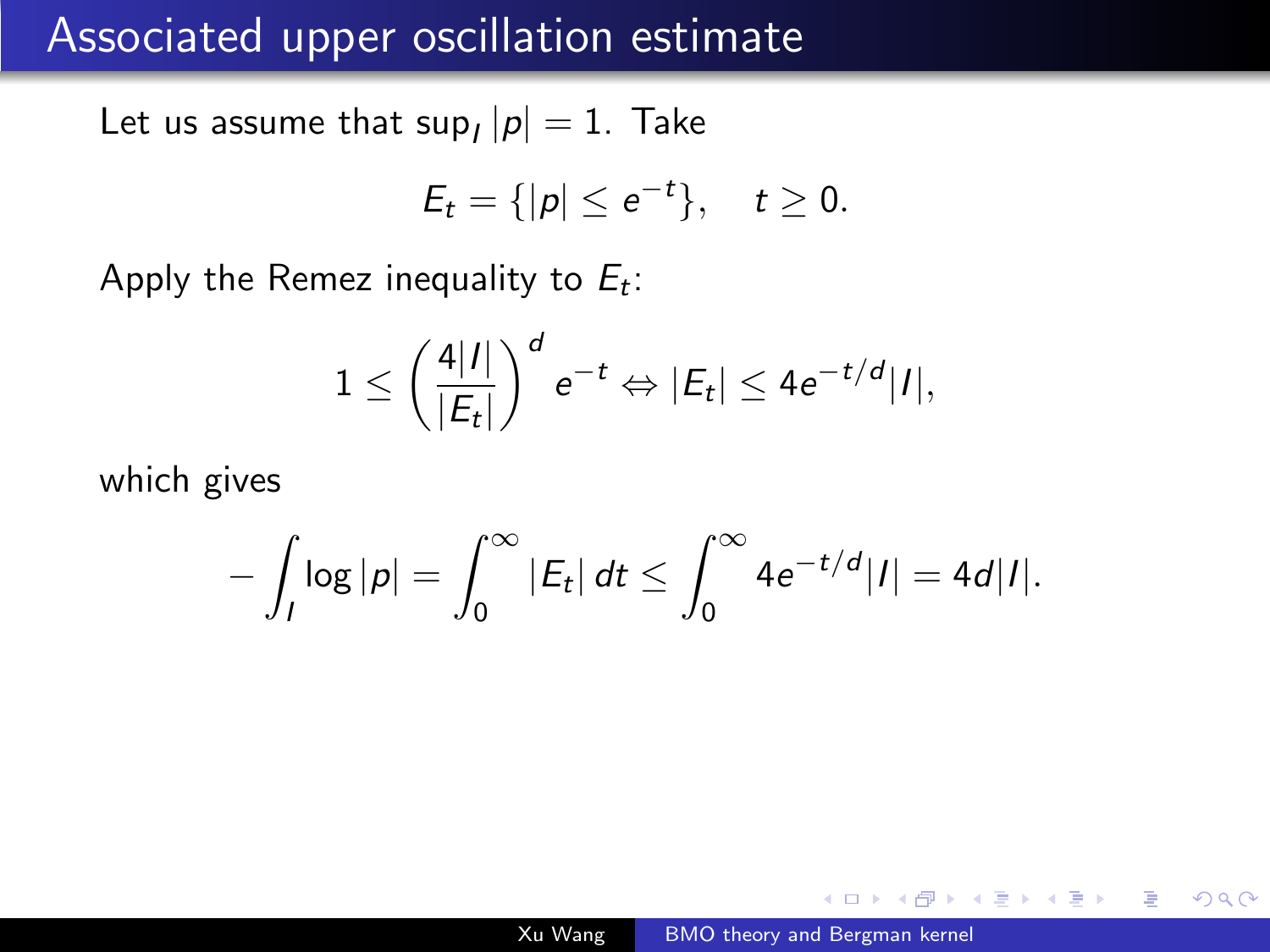### Associated upper oscillation estimate

Let us assume that  $\sup_I |p| = 1$ . Take

$$
E_t = \{|p| \le e^{-t}\}, \quad t \ge 0.
$$

Apply the Remez inequality to  $E_t$ :

$$
1 \leq \left(\frac{4|I|}{|E_t|}\right)^d e^{-t} \Leftrightarrow |E_t| \leq 4e^{-t/d}|I|,
$$

which gives

$$
-\int_I \log |p| = \int_0^\infty |E_t| \, dt \le \int_0^\infty 4 e^{-t/d} |I| = 4d|I|.
$$

Observation (upper oscillation estimate)

$$
\sup_I \log |p| - (\log |p|)_I \le 4 \deg p, \quad (\log |p|)_I := \frac{1}{|I|} \int_I \log |p|.
$$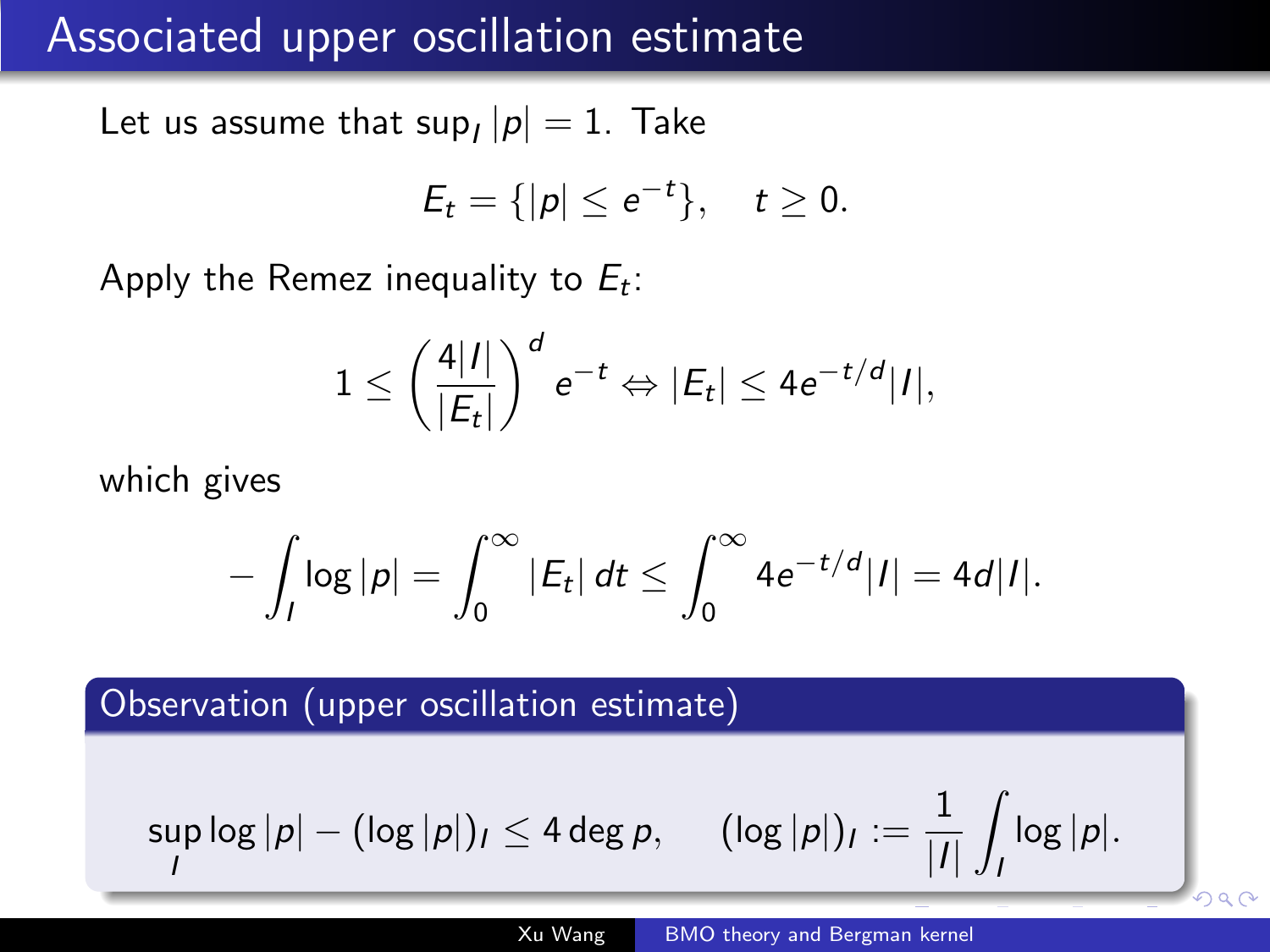# Different kinds of oscillations

A-Oscillation of u:

$$
AO_I u := \frac{1}{|I|} \int_I |u - A|.
$$

When A is the average, we get the well known mean oscillation

$$
MO_I u := \frac{1}{|I|} \int_I |u - u_I|.
$$

When A is the supremum, we call it upper oscillation

$$
UO_I u := \sup_I u - u_I.
$$

 $\Omega$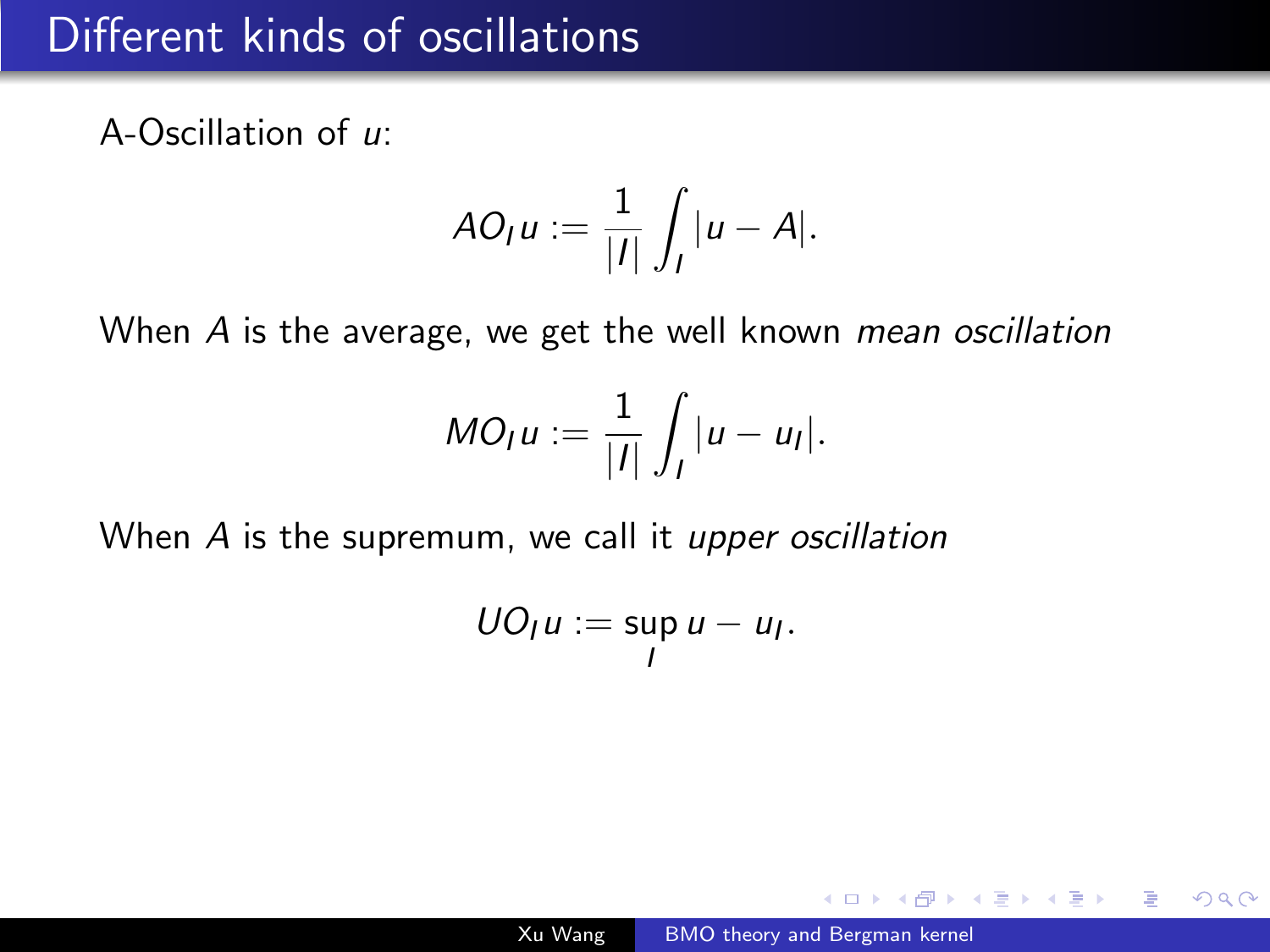# Different kinds of oscillations

A-Oscillation of u:

$$
AO_I u := \frac{1}{|I|} \int_I |u - A|.
$$

When A is the average, we get the well known mean oscillation

$$
MO_I u := \frac{1}{|I|} \int_I |u - u_I|.
$$

When A is the supremum, we call it upper oscillation

$$
UO_I u := \sup_I u - u_I.
$$

Observation (A simple observation)  $MO < 2UO$ . イロメ イ何メ イヨメ イヨメ Þ  $QQ$ Xu Wang [BMO theory and Bergman kernel](#page-0-0)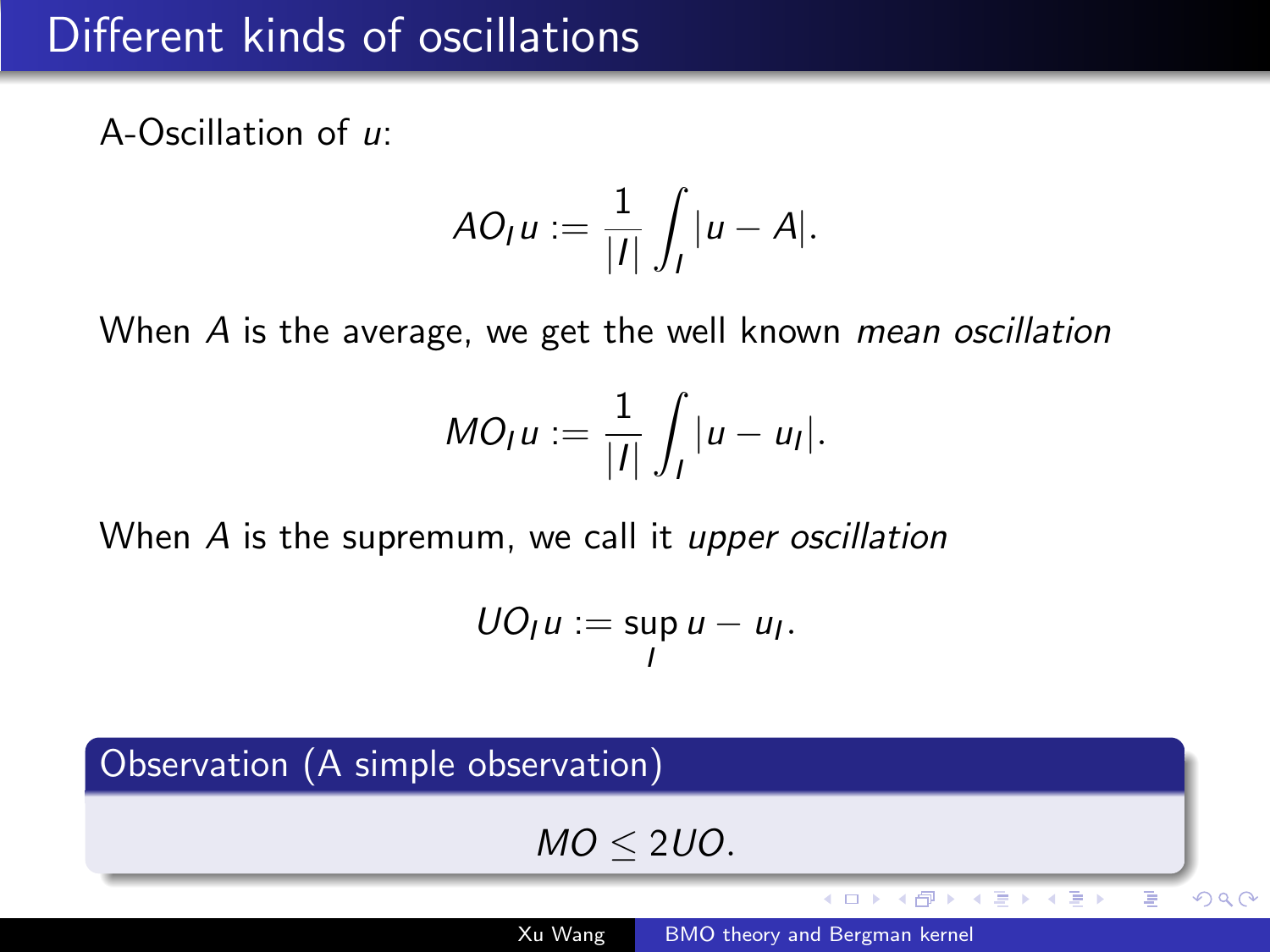# First main result

Remez inequality gives

 $U O_I \log |p| \leq 4 \cdot \deg p, \ \ \forall \ p \in \mathbb{R}[x].$ 

メロメメ 御 メメ きょく ミメー

目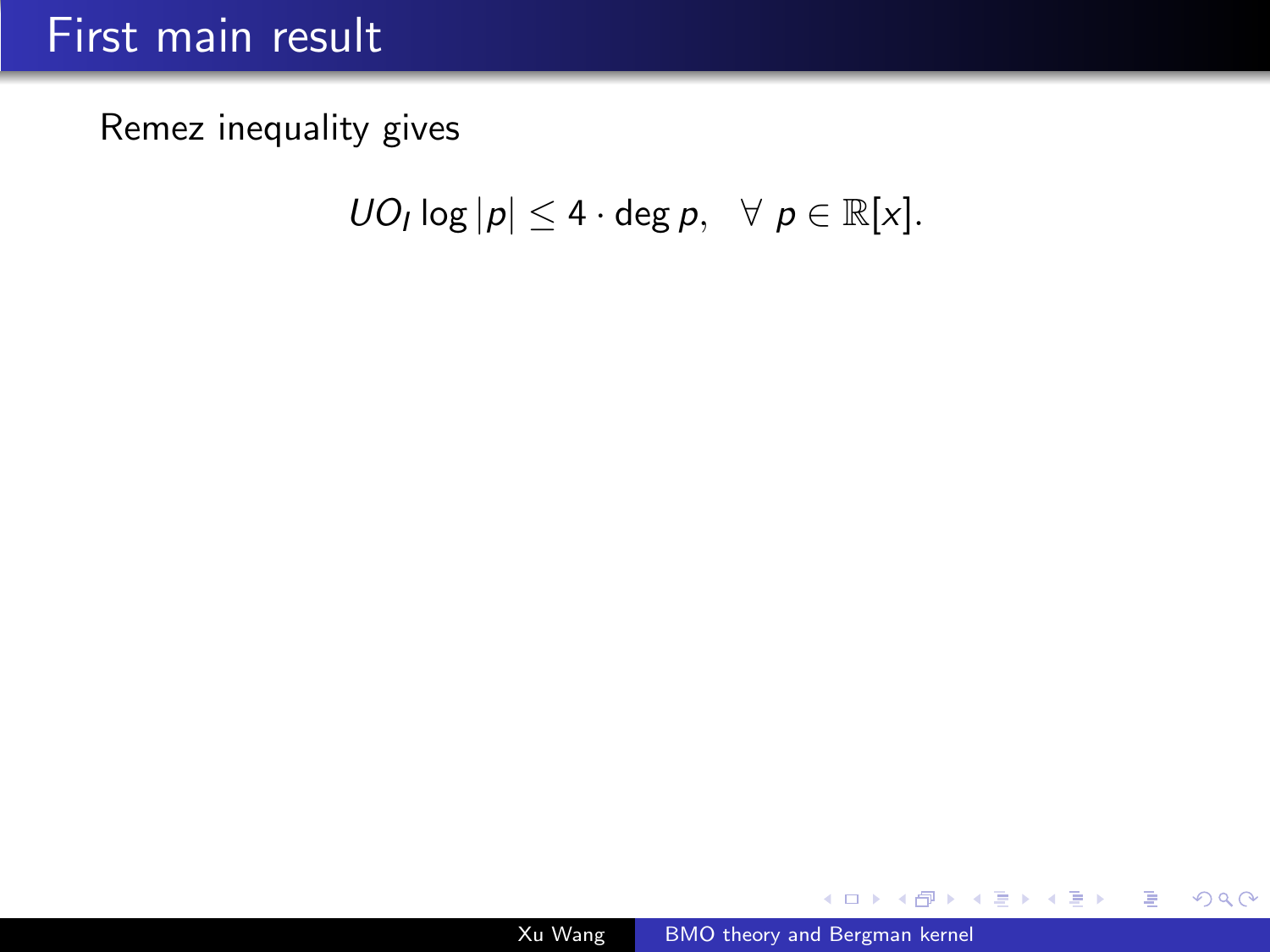# First main result

Remez inequality gives

$$
U O_I \log |p| \leq 4 \cdot \deg p, \ \ \forall \ p \in \mathbb{R}[x].
$$

Theorem (Upper oscillation for polynomials)

For all non-empty compact convex set  $A \subset \mathbb{C}^n$ , we have

$$
UO_A \log |p| \leq \gamma \cdot \deg p, \ \ \forall \ p \in \mathbb{C}[x_1, \cdots, x_n].
$$

Here the sharp constant 1.278  $< \gamma < 1.279$  is determined by

$$
\gamma + \log(\gamma - 1) = 0.
$$

It comes from the line segment type UO bound for  $log |z|$ , i.e.

$$
\gamma := \sup_{a,b \in \mathbb{C}} U O_{[a,b]} \log |z|, \ \ [a,b]: \ \textit{line segment between $a$, $b$.}
$$

 $QQ$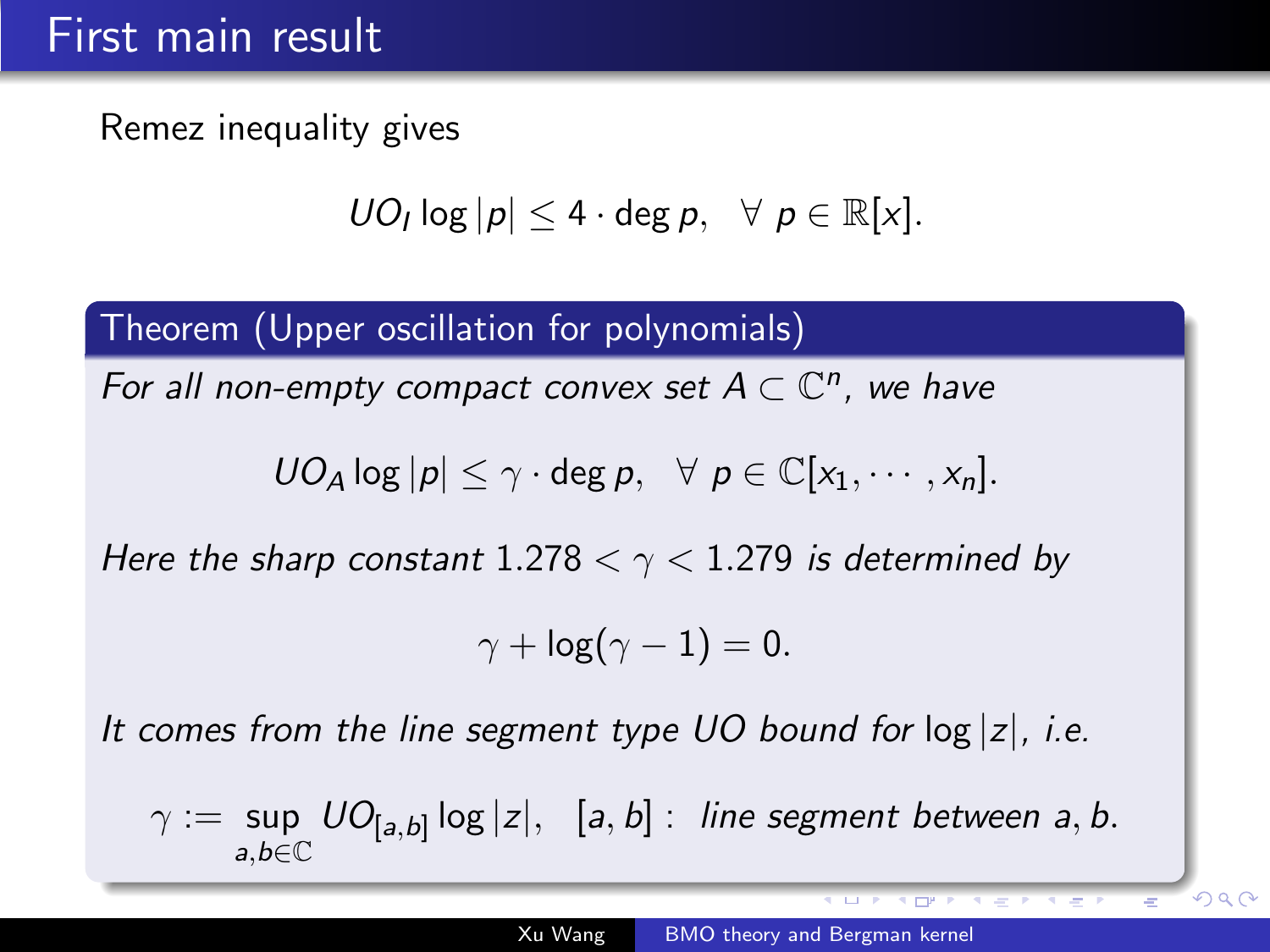### About the proof

First, assume that  $p \in \mathbb{C}[z]$ , then

$$
p=a_0(z-a_1)^{n_1}\cdots(z-a_k)^{n_k},
$$

### thus

$$
\mathsf{sup}_{[a,b]}\, \log |p| \leq \log |a_0| + \sum_{j=1}^k n_j \mathsf{sup}_{[a,b]}\, \log |z - a_j|
$$

and

$$
(\log |p|)_{[a,b]} = \log |a_0| + \sum_{j=1}^k n_j (\log |z - a_j|)_{[a,b]}.
$$

Thus

$$
\textit{UO}_{[a,b]}(\log|p|)\leq \sum_{j=1}^k n_j\gamma=\gamma\cdot\deg p.
$$

4日下

する \*すき \* キヨ

E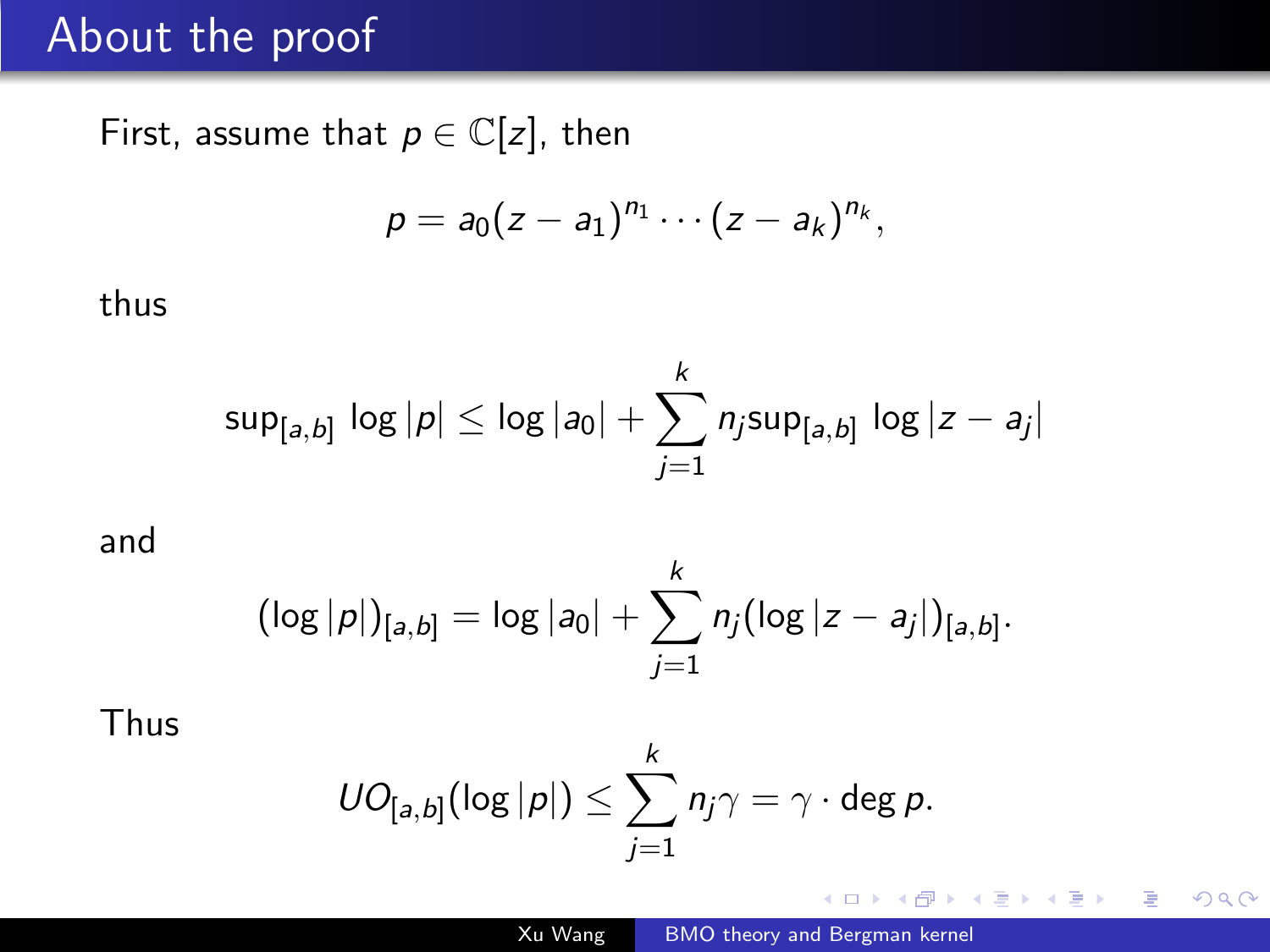For general  $p \in \mathbb{C}[z_1, \cdots, z_n]$ , since A is compact, we may choose  $z_0 \in A$  such that

$$
|p(z_0)|=\sup_{z\in A}|p(z)|.
$$

For every ray (half line), say L, starting from  $z_0$ , we see that  $A \cap L$ is a line segment in view of *convexity* of A. Let  $L_{\mathbb{C}}$  be the complex line containing L. Apply our theorem to  $p|_{L_{\mathbb C}}$ , we have

$$
\textit{UO}_{A\cap L}(\log|p|)=\textit{UO}_{A\cap L}(\log|p|_{L_{\mathbb C}}|)\leq \gamma\deg p|_{L_{\mathbb C}}\leq \gamma\deg p,
$$

which gives

$$
U O_A(\log |p|) \leq \gamma \deg p
$$

since  $UO_{A}(\log |p|)$  is a certain average of  $UO_{A \cap I}(\log |p|)$  for all L starting from  $z_0$  by the choice of  $z_0$ .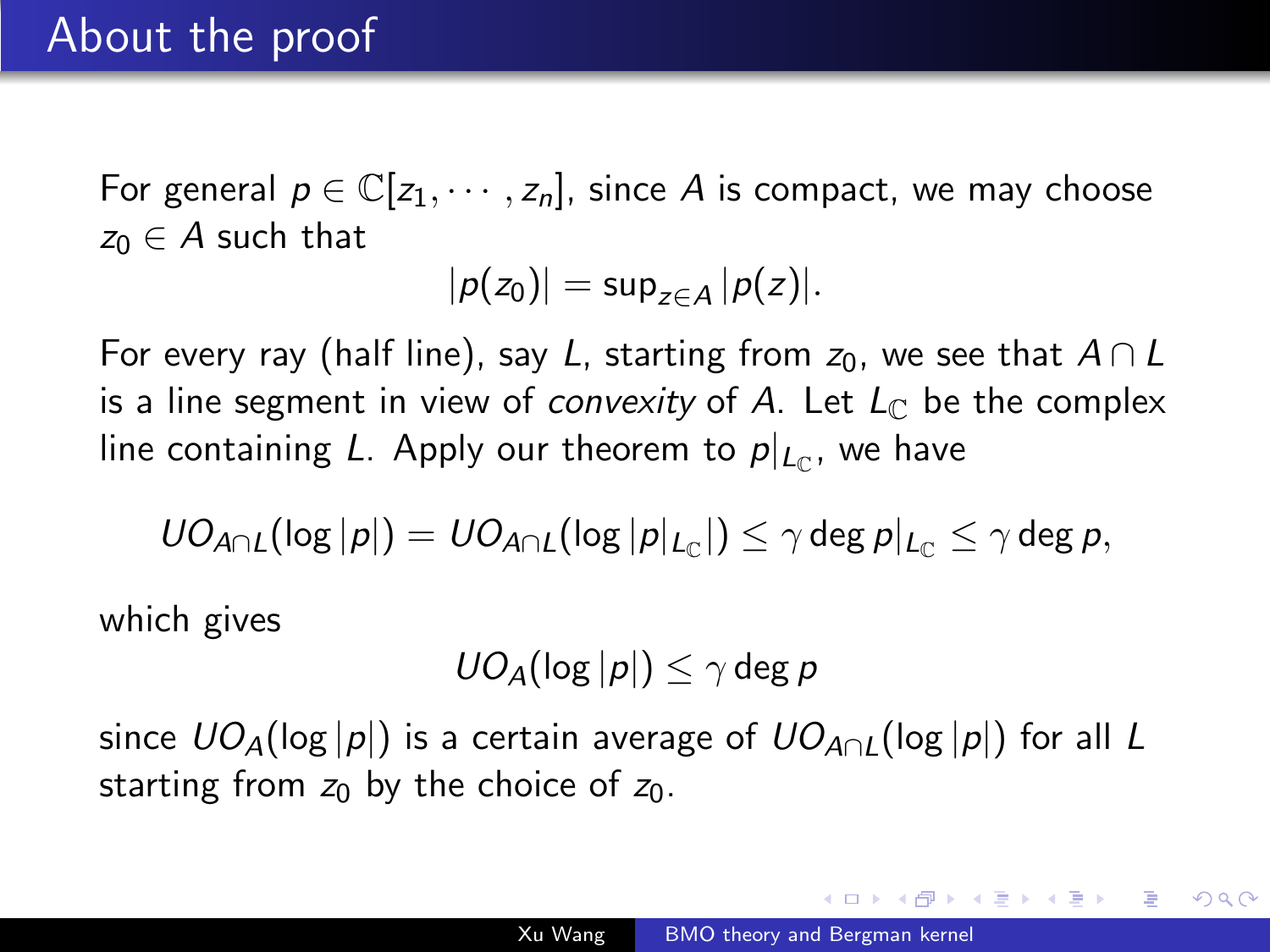# Corollary: weak Remez type inequality

Together with the Remez inequality for  $log |z|$ , the above BUO estimate implies

 $\overline{a}$ 

┌何 ▶ ( ( 三 ) ( ( 三 )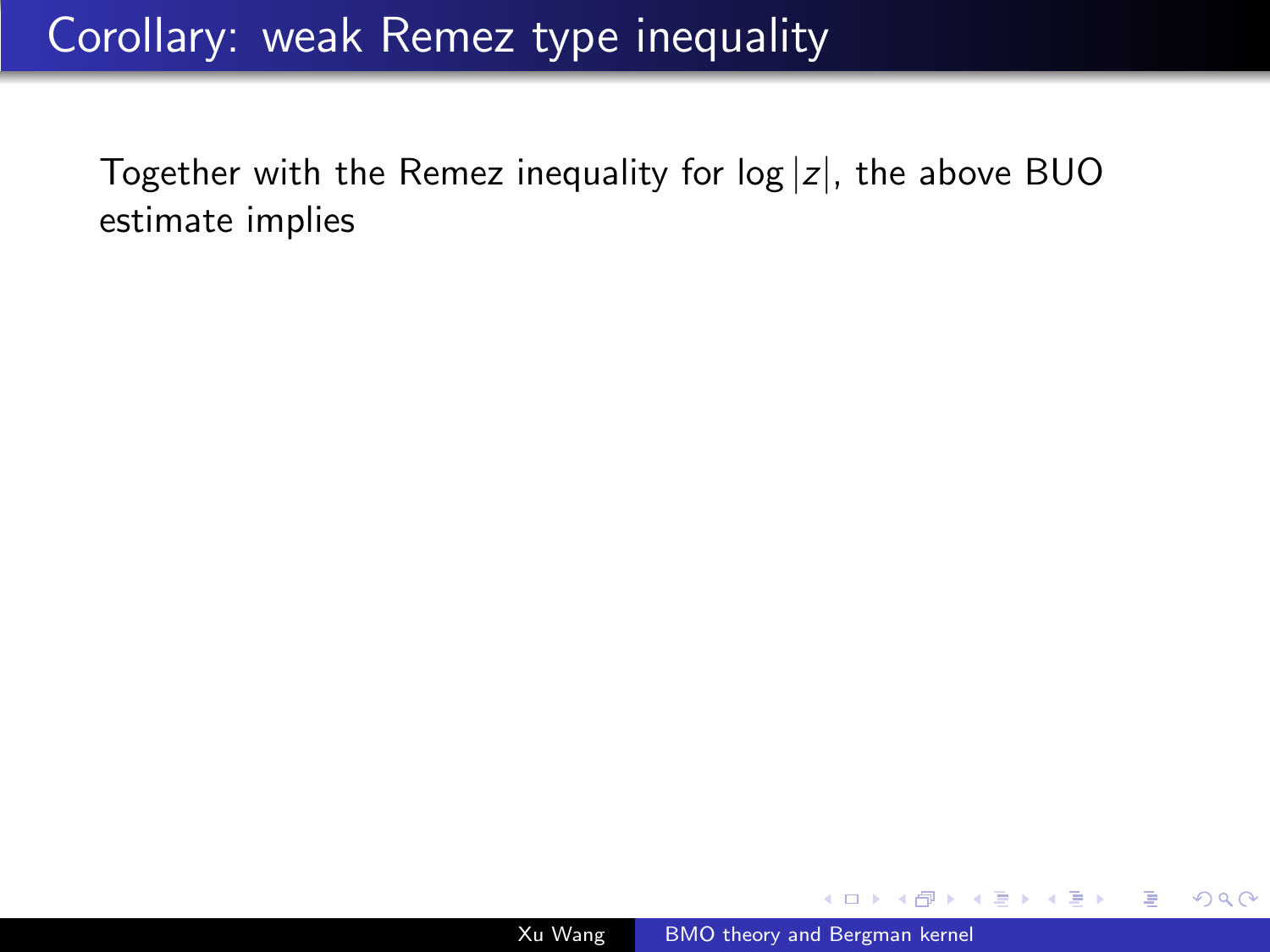Corollary: weak Remez type inequality

Together with the Remez inequality for  $log |z|$ , the above BUO estimate implies

Corollary (weak Remez type inequality)

For every non-empty compact convex set  $A$  in  $\mathbb{C}^n$  we have

$$
\sup_{A} |P| \leq \sup_{E} |P| \cdot \left(e^{2\gamma} \frac{4n|A|}{|E|}\right)^{\deg P}, \quad e^{2\gamma} \leq e^3,
$$

for every  $P \in \mathbb{C}[z_1, \dots, z_n]$  and measurable  $E \subset A$ .

医阿里氏阿里氏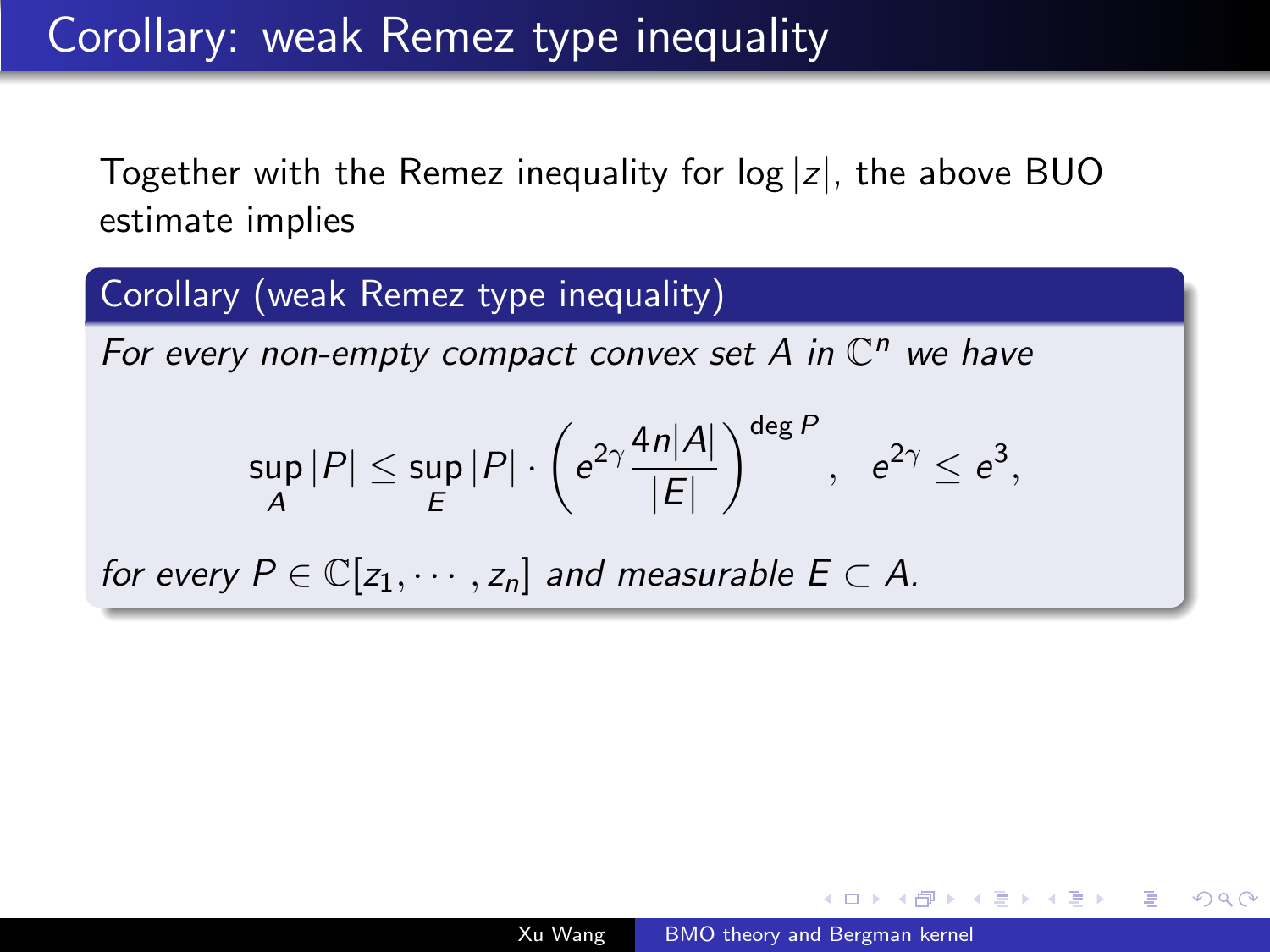Together with the Remez inequality for  $log |z|$ , the above BUO estimate implies

Corollary (weak Remez type inequality)

For every non-empty compact convex set  $A$  in  $\mathbb{C}^n$  we have

$$
\sup_{A} |P| \leq \sup_{E} |P| \cdot \left(e^{2\gamma} \frac{4n|A|}{|E|}\right)^{\deg P}, \quad e^{2\gamma} \leq e^3,
$$

for every  $P \in \mathbb{C}[z_1, \dots, z_n]$  and measurable  $E \subset A$ .

#### Remark (Sharp version)

A relatively sharp version of the above estimate was obtained by Yu. Brudnyi and Ganzburg in 1973.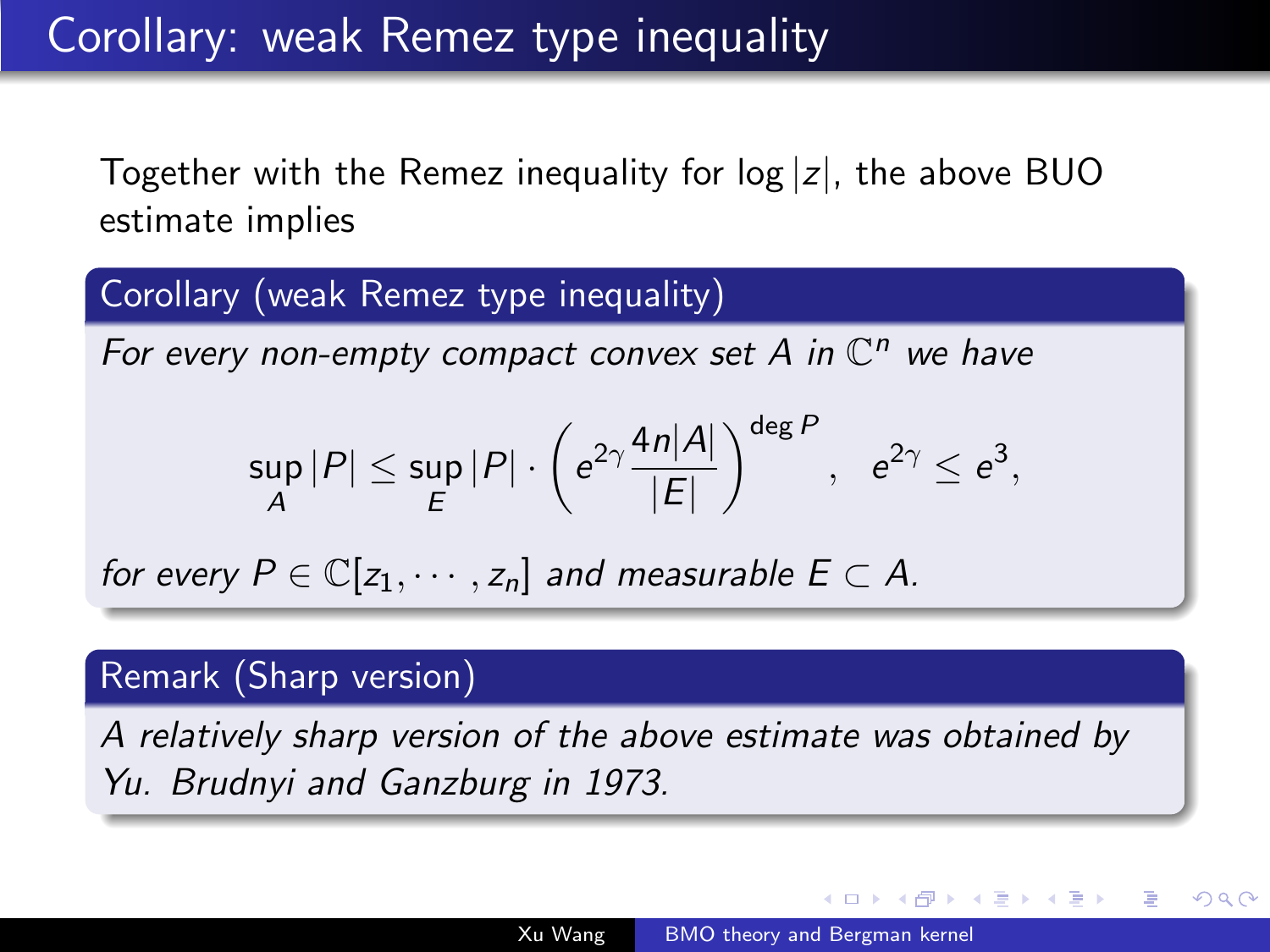A result of Siciak (can be proved using Hörmander  $L^2$  estimate) is:

— PSH functions in the Lelong class ( $\leq$  log( $|z|$  + 1)) can be approximated by  $(\log |p|)/d$ ,  $d \ge \deg p$ .

Thus our BUO estimate for  $log |P|$  gives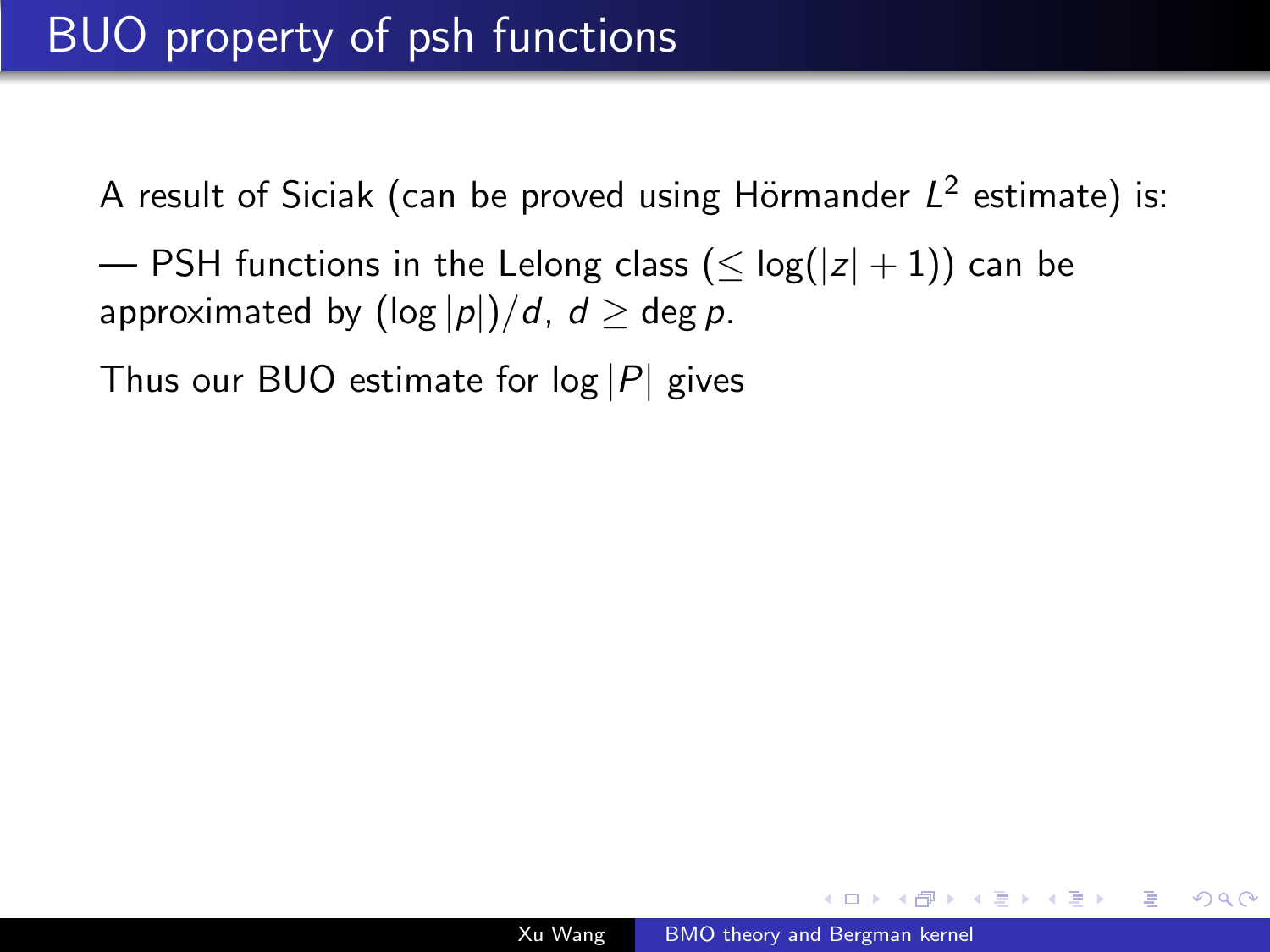A result of Siciak (can be proved using Hörmander  $L^2$  estimate) is:

— PSH functions in the Lelong class ( $\leq$  log( $|z|$  + 1)) can be approximated by  $(\log |p|)/d$ ,  $d \ge \deg p$ .

Thus our BUO estimate for  $log |P|$  gives

Corollary (Lelong class is BUO)

 $UO_A u \leq \gamma < 1.5$  for all  $u \in \mathcal{L}(\mathbb{C}^n)$  and convex body  $A \subset \mathbb{C}^n$ .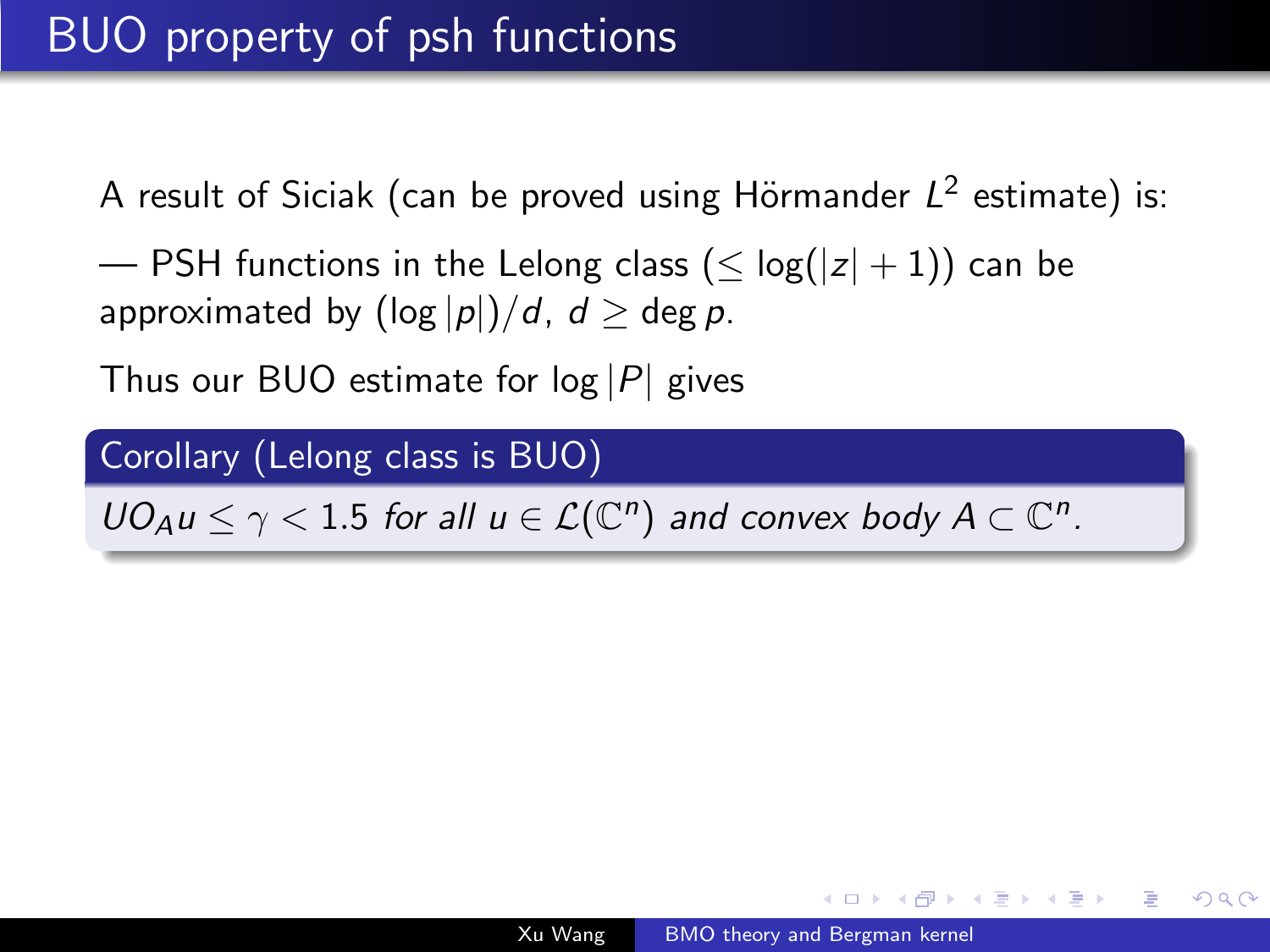A result of Siciak (can be proved using Hörmander  $L^2$  estimate) is:

— PSH functions in the Lelong class ( $\leq$  log( $|z|$  + 1)) can be approximated by  $(\log |p|)/d$ ,  $d \ge \deg p$ .

Thus our BUO estimate for  $log |P|$  gives

#### Corollary (Lelong class is BUO)

 $UO_A u \leq \gamma < 1.5$  for all  $u \in \mathcal{L}(\mathbb{C}^n)$  and convex body  $A \subset \mathbb{C}^n$ .

#### Theorem (Second main theorem)

 $PSH \subset BUC(polydisc<sub>N</sub>) \subset BUC(ball), PSH \nsubseteq BMO(polydisc).$  $P \in \mathit{polydisc}_N \Leftrightarrow \mathsf{max}\{r_j\} \leq \mathsf{min}\{r_j^{1/N}\}$  $\left\{j^{1/N}\right\}.$ 

す 白 キ す き き す 重 ト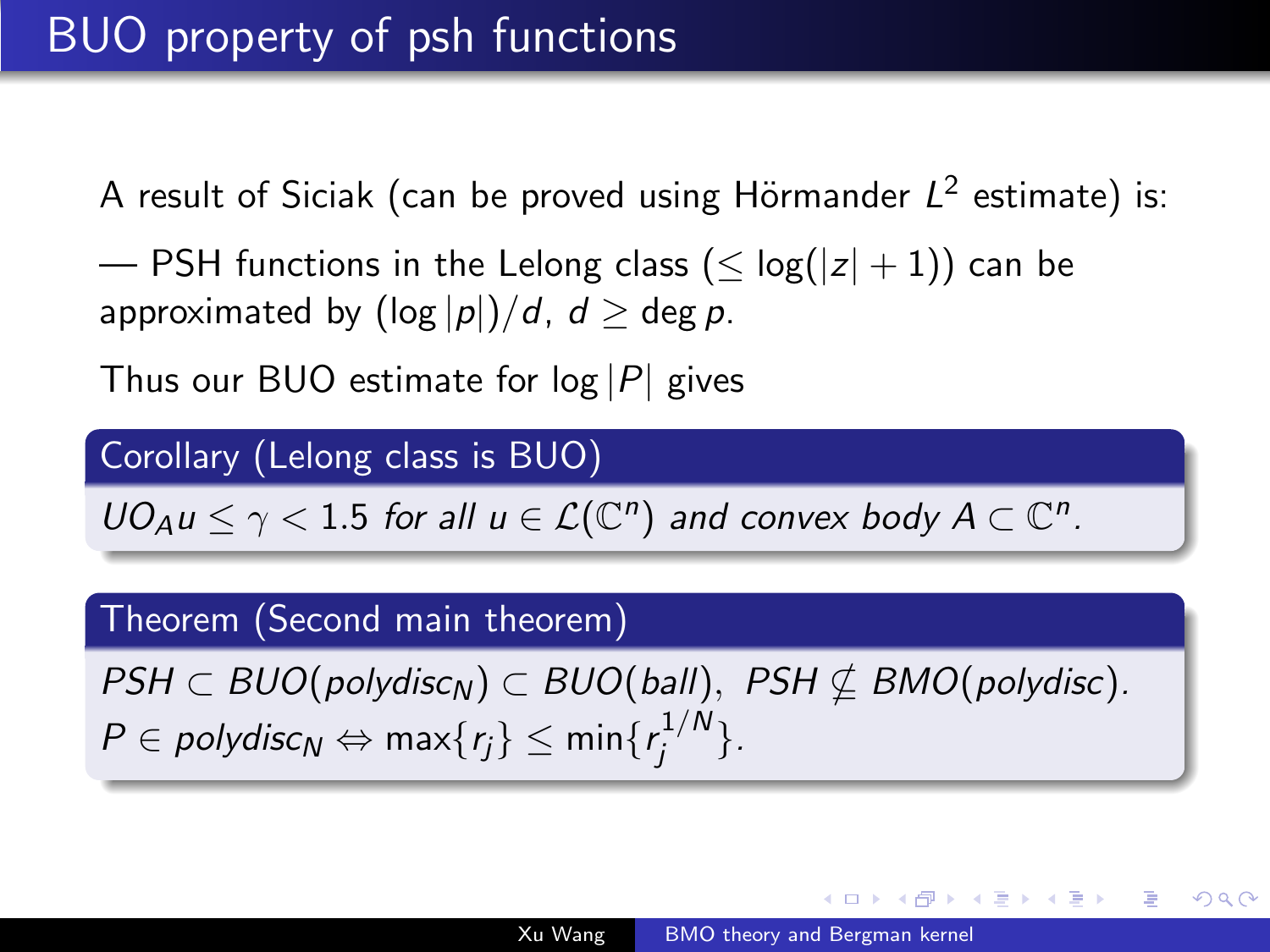Together with the John-Nirenberg inequality, our second main theorem gives the following:

### **Corollary**

Assume that  $\phi \in \text{psh}(\Omega)$ . Fix  $\Omega_0 \Subset \Omega$ . Then for every  $N > 0$ , there exists  $\epsilon > 0$  such that

$$
\frac{1}{|P|}\int_{P} e^{-\varepsilon(\phi-\mathsf{sup}_{P}\,\phi)}\leq \mathcal{C}(\mathcal{N},\varepsilon),
$$

for all type-N polydiscs P in  $\Omega_0$ .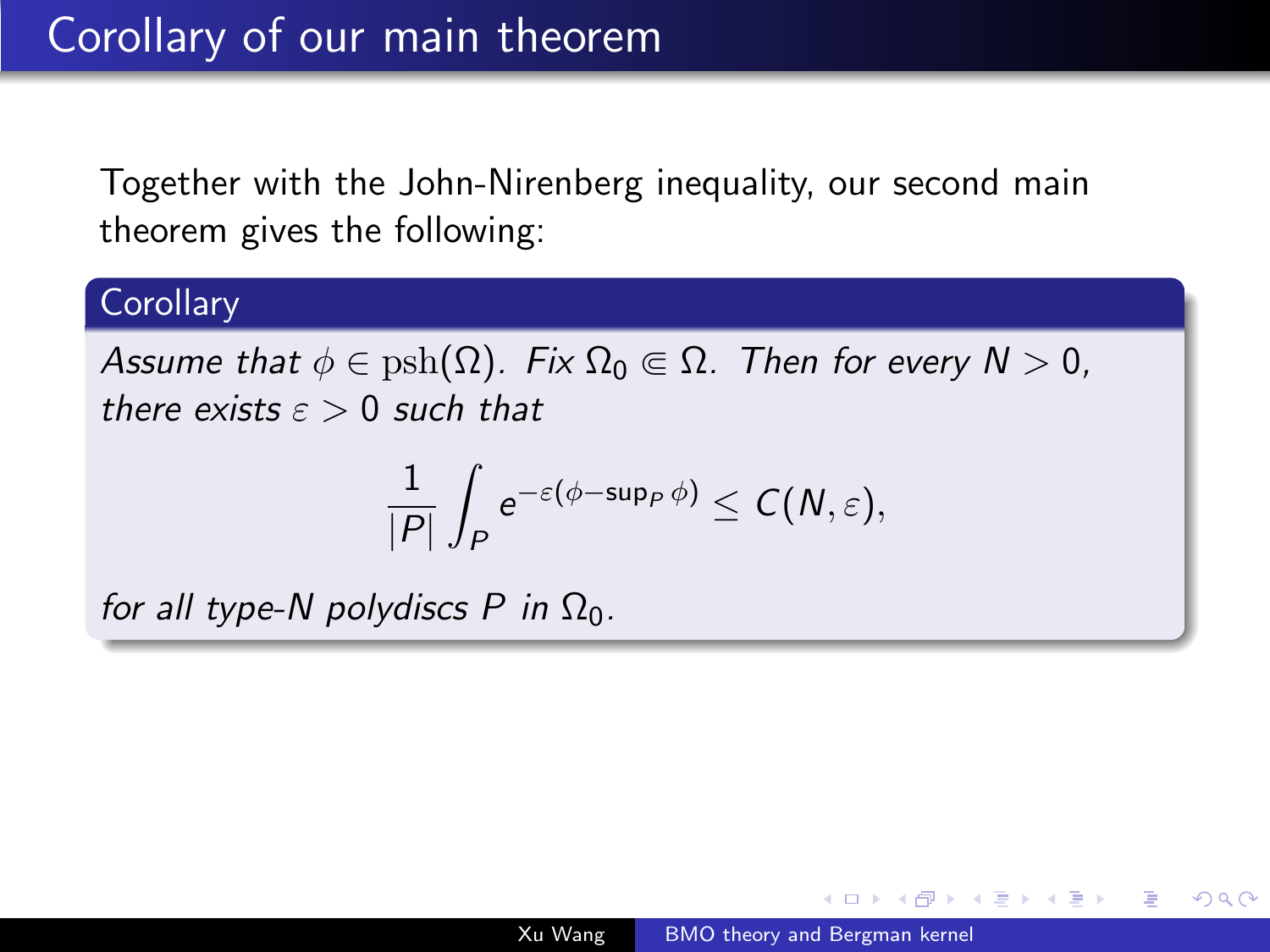Together with the John-Nirenberg inequality, our second main theorem gives the following:

### **Corollary**

Assume that  $\phi \in \text{psh}(\Omega)$ . Fix  $\Omega_0 \Subset \Omega$ . Then for every  $N > 0$ . there exists  $\epsilon > 0$  such that

$$
\frac{1}{|P|}\int_{P} e^{-\varepsilon(\phi-\mathsf{sup}_{P}\,\phi)}\leq \mathcal{C}(\mathcal{N},\varepsilon),
$$

for all type-N polydiscs P in  $\Omega_0$ .

#### Remark (Sharp  $\varepsilon$  ?)

We do not know how to find the sharp  $\varepsilon$ .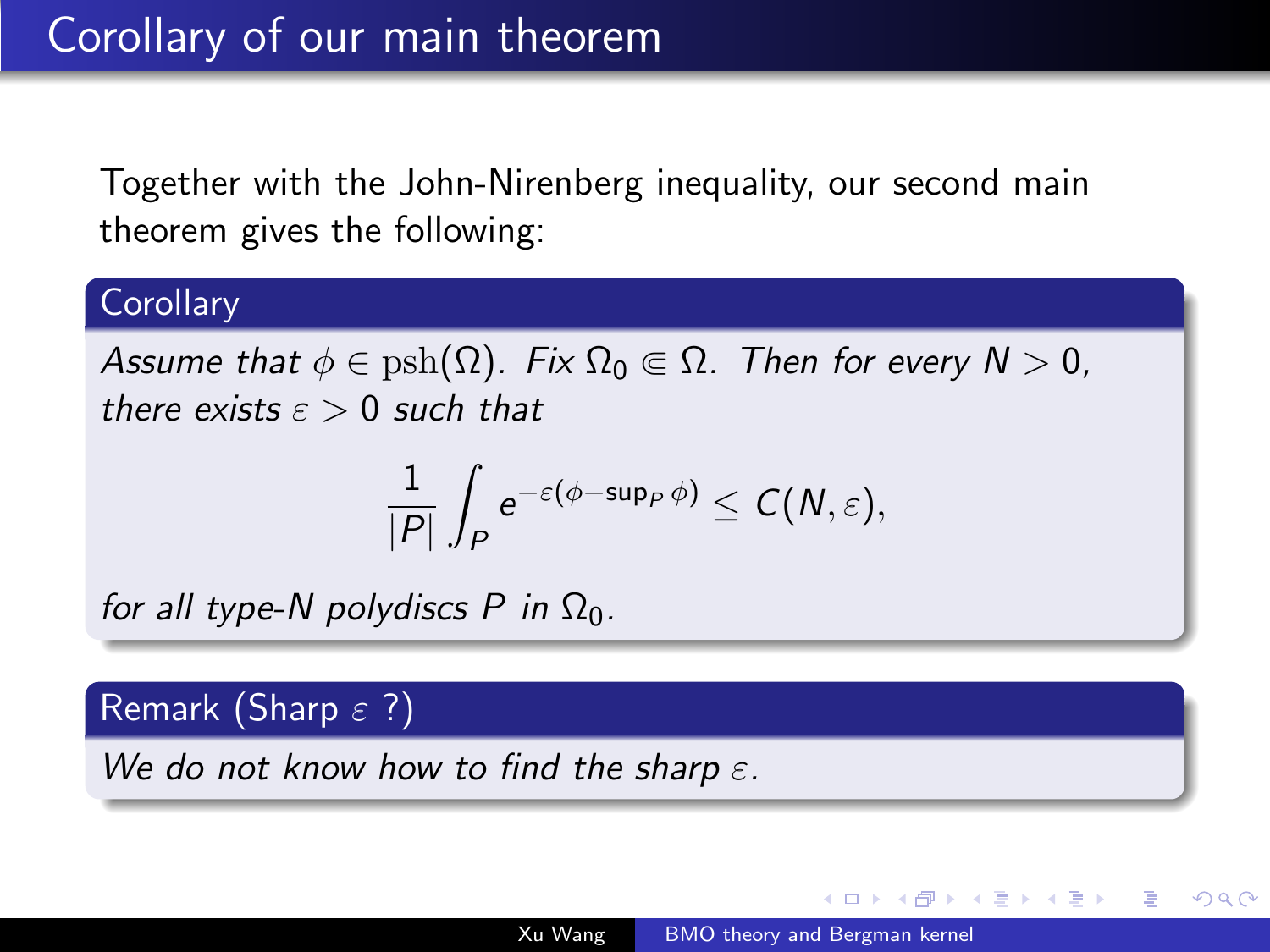# Associated Bergman kernel estimate

Recall that the Bergmen kernel is defined by

$$
K_{\phi,P}(z) := \sup_{f \in \mathcal{O}(P)} \frac{|f(z)|^2}{\int_P |f|^2 e^{-\phi}},
$$

Take  $f \equiv 1$ , we get

On the other hand, mean value identity for  $f \in \mathcal{O}(P)$  gives

 $K_{\phi,P}(z) \geq \frac{1}{\sqrt{1-z}}$ 

$$
|f(0)|^2 = \left|\frac{1}{|P|}\int_P f\right|^2 \leq \frac{1}{|P|}\int_P |f|^2 e^{-\phi} \cdot \frac{1}{|P|}\int_P e^{\phi},
$$

where 0 denotes the center of P. Thus

$$
\left(\frac{1}{|P|}\int_{P}e^{-(\phi-\sup_{P}\phi)}\right)^{-1}\leq K_{\phi,P}(0)\cdot |P|\cdot e^{-\sup_{P}\phi}\leq 1
$$

John Nirenberg inequality implies:  $\mathcal{K}_{\varepsilon\phi, P}(0)\cdot |P|\sim e^{\sup_P\varepsilon\phi}$  for small  $\varepsilon$ . Take  $P = P_{r^a} := \mathbb{D}_{r^{a_1}} \times \cdots \mathbb{D}_{r^{a_n}}$ .

 $200$ 

 $\frac{1}{\int_P e^{-\phi}}$ .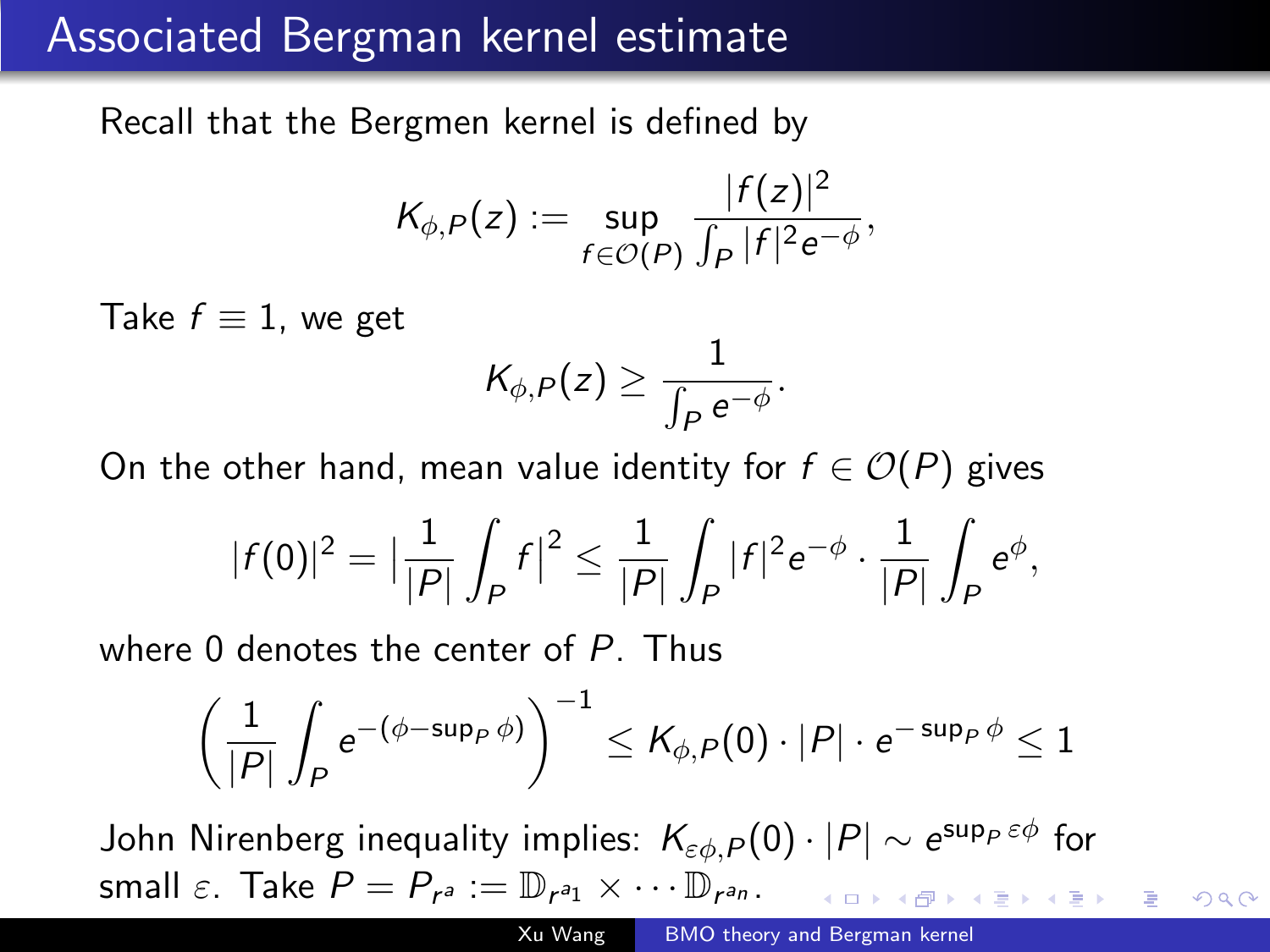We get

$$
\lim_{r\to 0+}\frac{\log (K_{\varepsilon\phi,P_{r^a}}(0)\cdot|P_{r^a}|)}{\varepsilon\log r}=\lim_{r\to 0+}\frac{\sup_{P_{r^a}}\phi}{\log r}.
$$

The right hand is precisely the Lelong number along direction  $a = (a_1, \cdots, a_n).$ 

The left hand side is also interesting since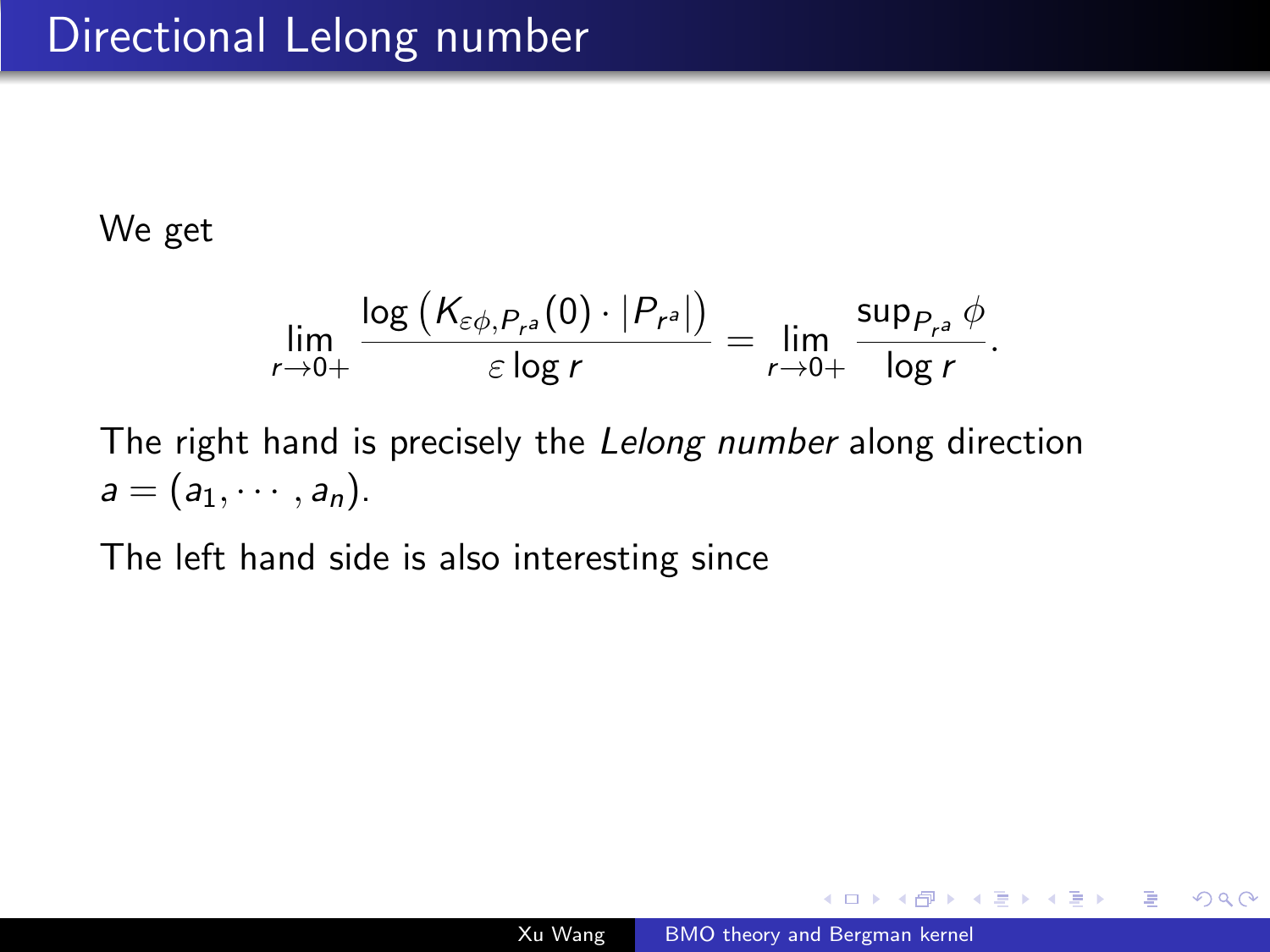### We get

$$
\lim_{r\to 0+}\frac{\log (K_{\varepsilon\phi,P_{r^a}}(0)\cdot|P_{r^a}|)}{\varepsilon\log r}=\lim_{r\to 0+}\frac{\sup_{P_{r^a}}\phi}{\log r}.
$$

The right hand is precisely the Lelong number along direction  $a = (a_1, \cdots, a_n).$ 

The left hand side is also interesting since

#### Theorem (Berndtsson's theorem)

 $\log K_{\phi, P_{r^a}}(0)$  is a convex function of  $\log r$ .

 $\mathbb{R}^n \times \mathbb{R}^n \xrightarrow{\sim} \mathbb{R}^n \times \mathbb{R}^n \xrightarrow{\sim} \mathbb{R}^n$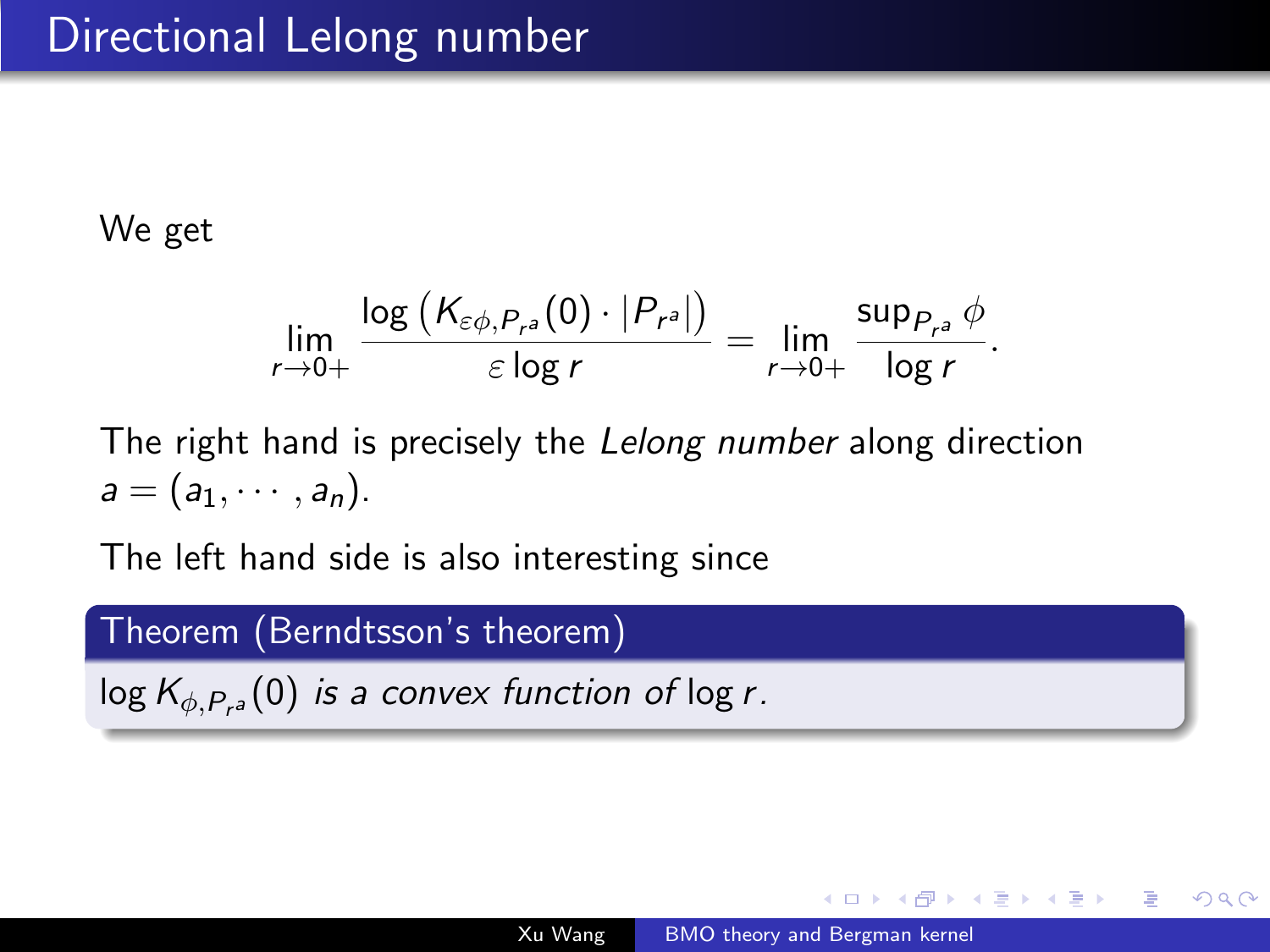### Example  $(\phi(0) > -\infty)$

 $r^2 K_{\phi, \mathbb{D}_r}(0)$  is log-convex increasing wrt log r. Thus

$$
\mathcal{K}_{\phi,\mathbb{D}}(0) \geq \lim_{r \to 0} r^2 \mathcal{K}_{\phi,\mathbb{D}_r}(0) = \frac{e^{\phi(0)}}{\pi}.
$$

### Example  $(\lim_{|z|\to 0} \phi(z) - \varepsilon \log |z| = A, \quad 0 \leq \varepsilon < 2)$

 $r^{2-\varepsilon} K_{\phi, \mathbb{D}_r}(0)$  is log-convex increasing wrt log r. Thus

$$
\mathcal{K}_{\phi,\mathbb{D}}(0)\geq \lim_{r\to 0} r^{2-\varepsilon} \mathcal{K}_{\phi,\mathbb{D}_r}(0)=\frac{e^A}{2\pi(2-\varepsilon)}.
$$

### Example  $(\lim_{|z|\to 0} \phi(z) - 2 \log|z| - 2 \log(-\log|z|) = B)$

 $\left| K_{\phi, \mathbb{D}_r}(0) / \right| \log r |$  is log-convex increasing wrt log r.

イロメ イ何メ イヨメ イヨメー

E

 $QQ$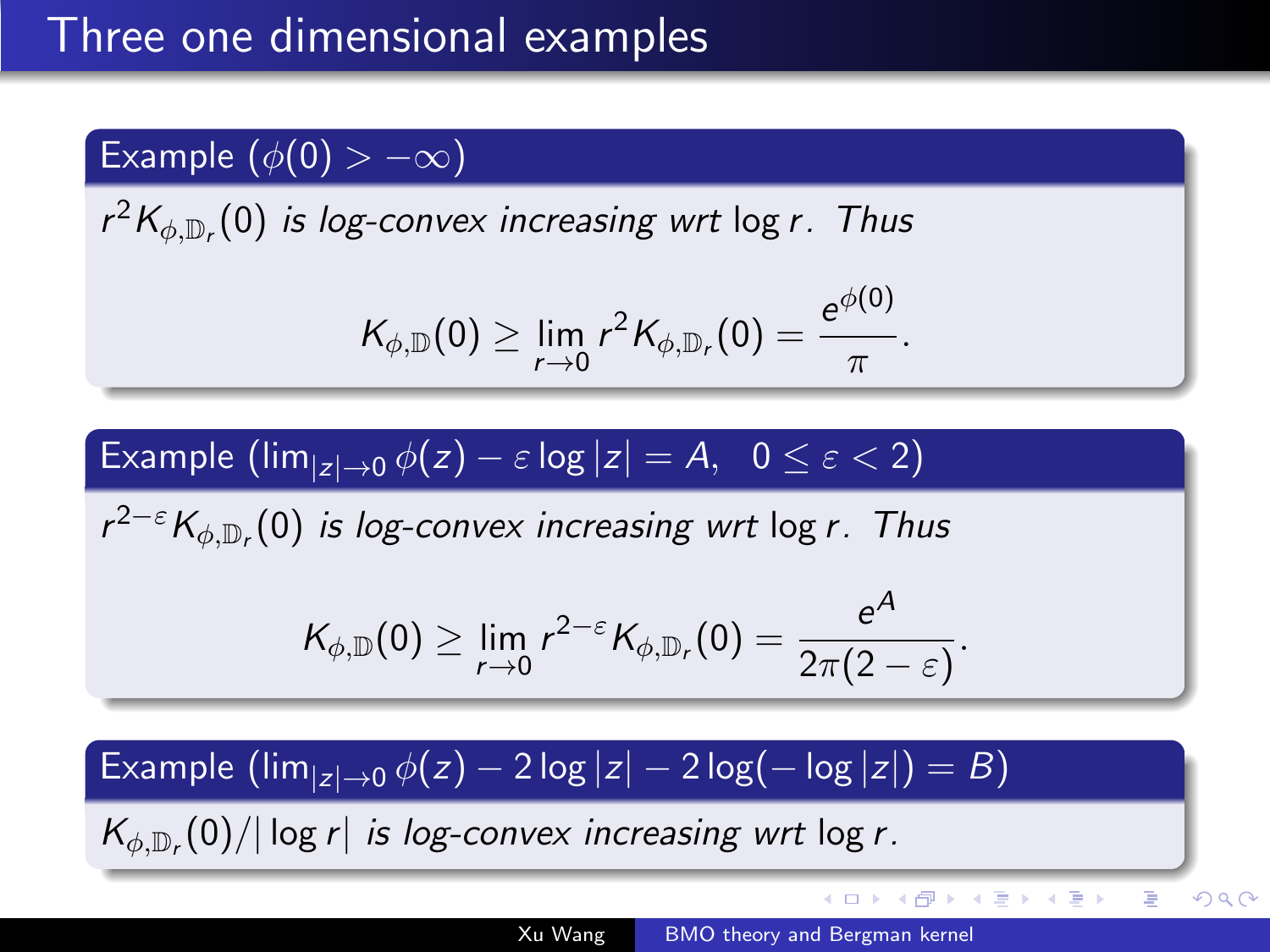### Three one dimensional examples

We have

$$
\lim_{r\to 0}K_{\phi,\mathbb{D}_r}(0)/|\log r|=\frac{e^B}{2\pi}.
$$

4日)

有  $\rightarrow$ 一 一 三 E

Ε  $\rightarrow$ 

**II**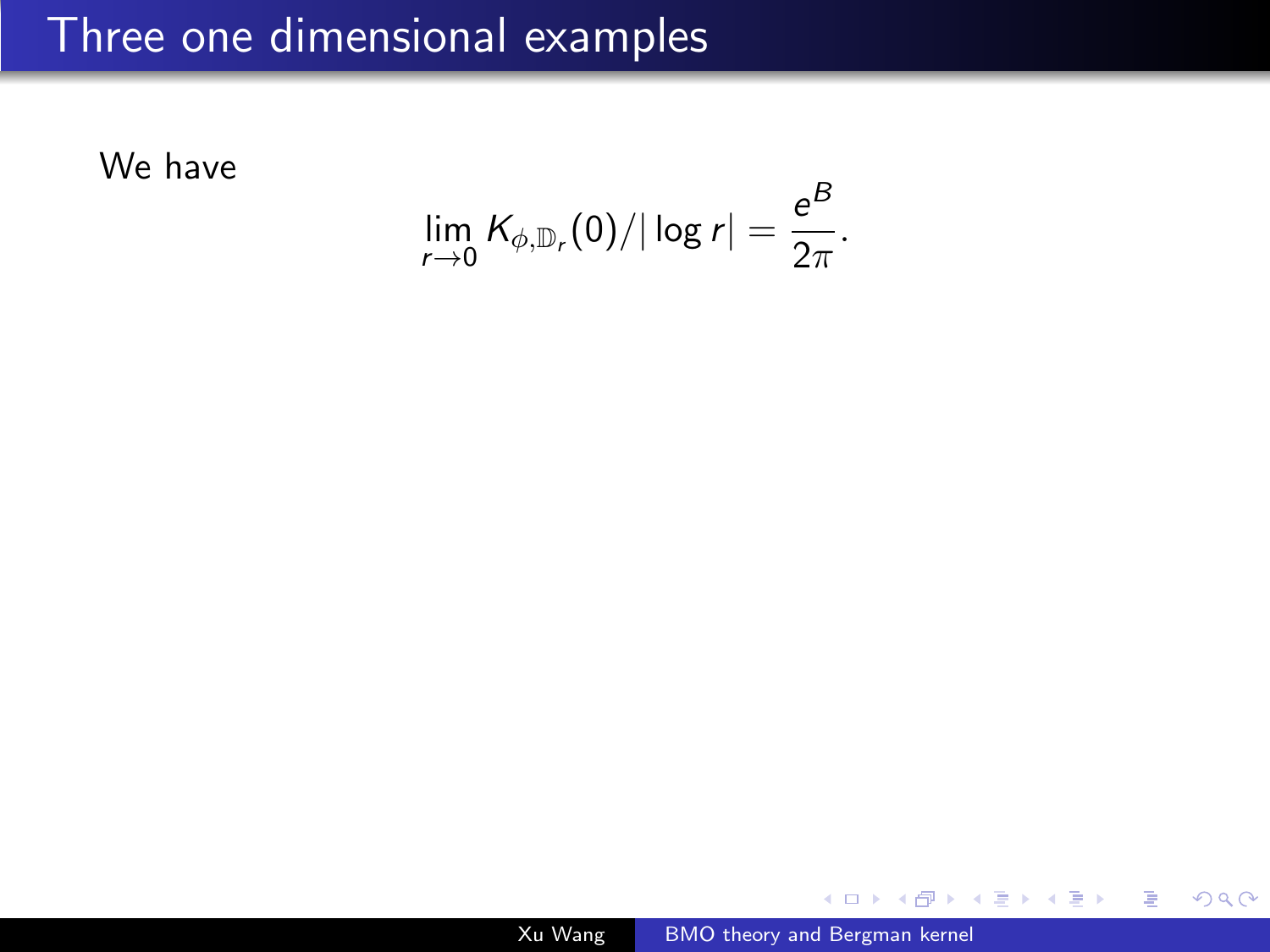### Three one dimensional examples

We have

$$
\lim_{r\to 0}K_{\phi,\mathbb{D}_r}(0)/|\log r|=\frac{e^B}{2\pi}.
$$

### Remark

One also gets the equivalent Ohsawa–Takegoshi extension type theorems wrt

$$
\int |f|^2 e^{-\phi}, \quad \int \frac{|f|^2}{|z|^{\varepsilon}} e^{-\phi}, \quad \int \frac{|f|^2}{|z|^2 (\log |z|)^2} e^{-\phi}
$$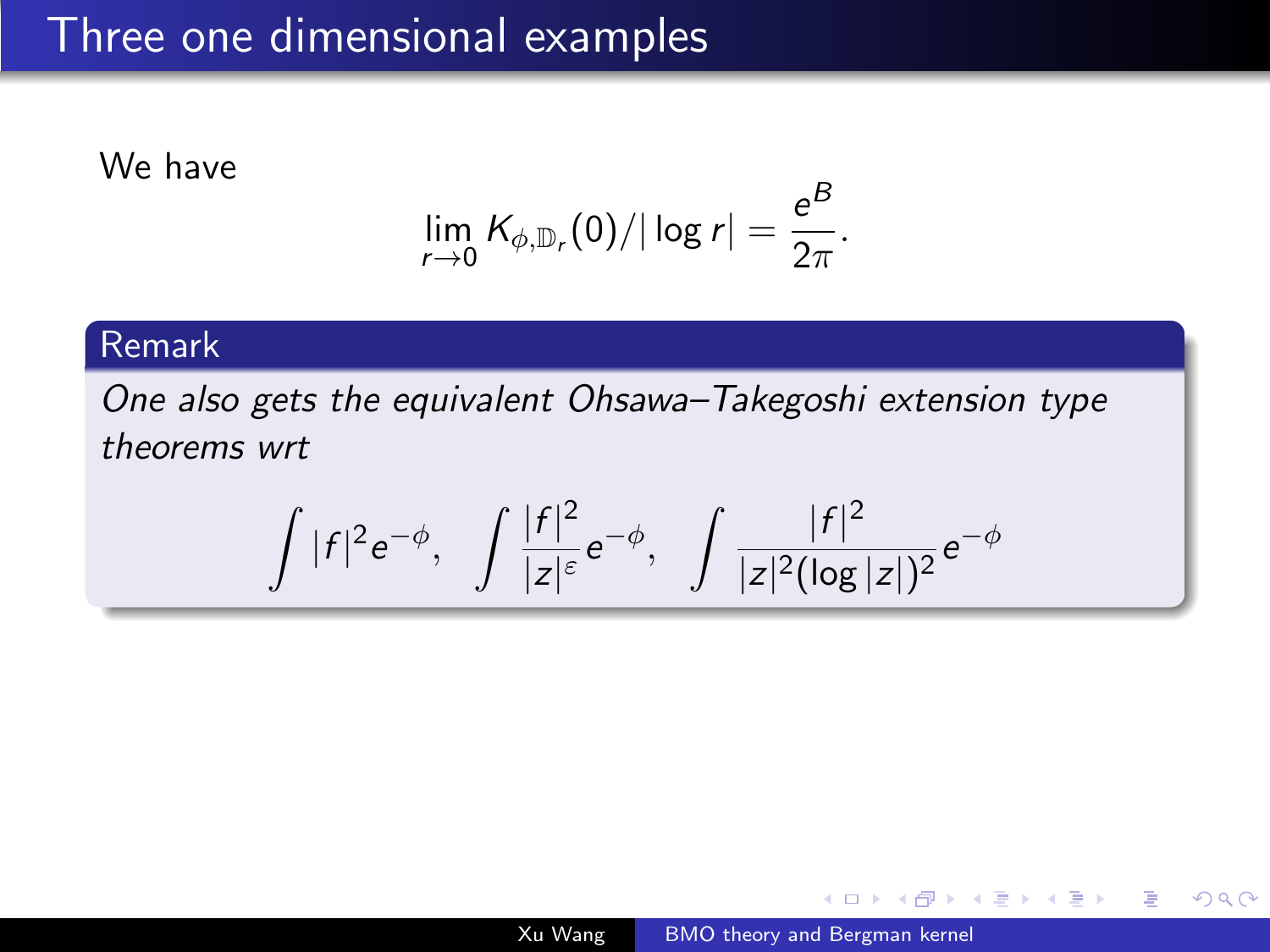### Three one dimensional examples

We have

$$
\lim_{r\to 0}K_{\phi,\mathbb{D}_r}(0)/|\log r|=\frac{e^B}{2\pi}.
$$

#### Remark

One also gets the equivalent Ohsawa–Takegoshi extension type theorems wrt

$$
\int |f|^2 e^{-\phi}, \quad \int \frac{|f|^2}{|z|^{\varepsilon}} e^{-\phi}, \quad \int \frac{|f|^2}{|z|^2 (\log |z|)^2} e^{-\phi}
$$

Remark (When  $\phi$  is smooth and sh)

$$
\lim_{r\to 0}\frac{1}{r}\frac{d\log r^2K_{\phi,\mathbb{D}_r}(0)}{dr}=\phi_{z\bar{z}}(0).
$$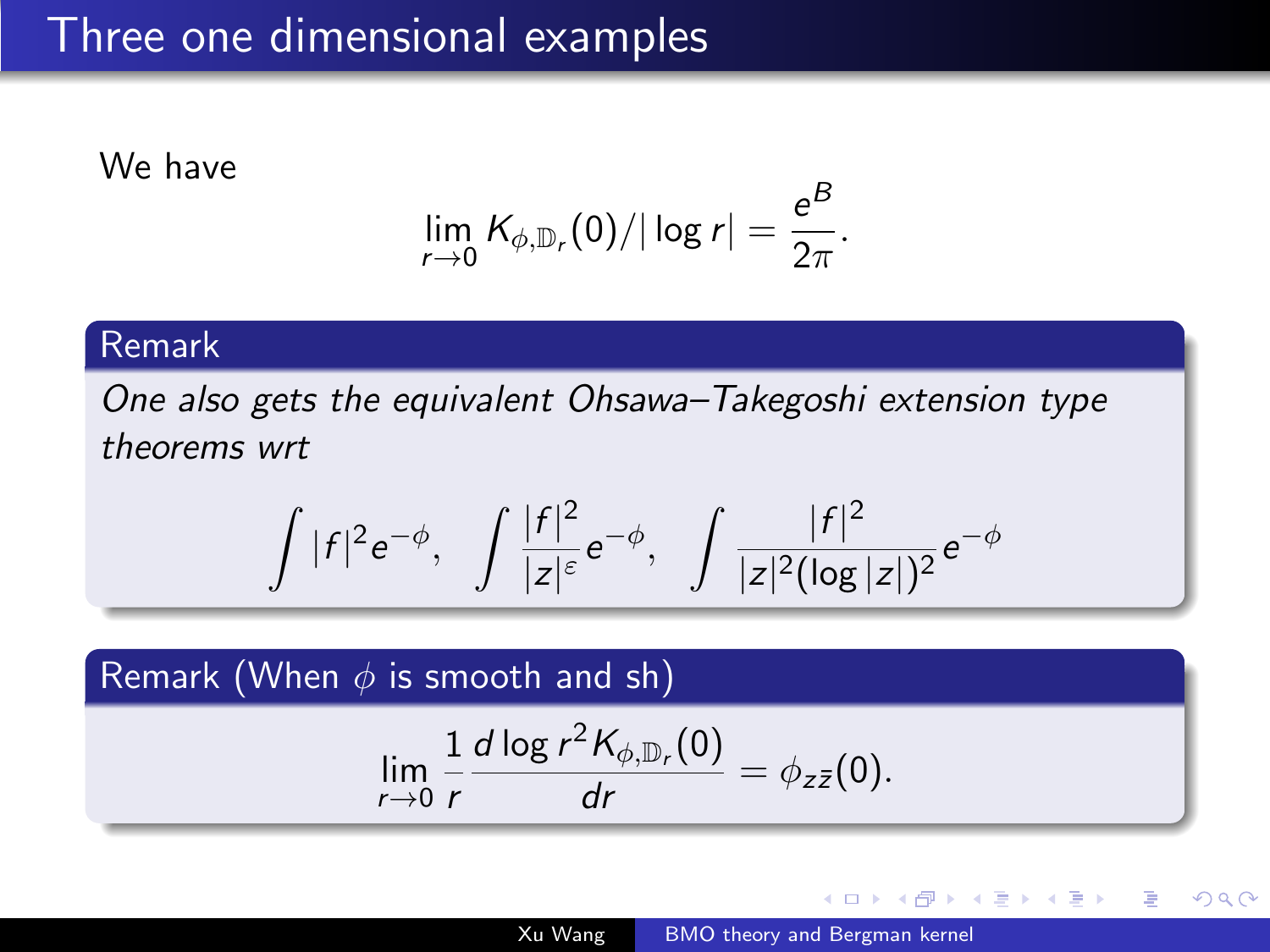# A question when  $\phi$  is smooth

Assume that  $\phi$  is smooth and

$$
\omega := i\partial\overline{\partial}\phi > 0
$$

on D. It is known that

$$
\lim_{m\to\infty}\frac{K_{m\phi,\mathbb{D}}(0)e^{-m\phi(0)}}{m}=\frac{\phi_{z\bar{z}}(0)}{\pi}
$$

4 17 18

④ 三 下

ヨト э